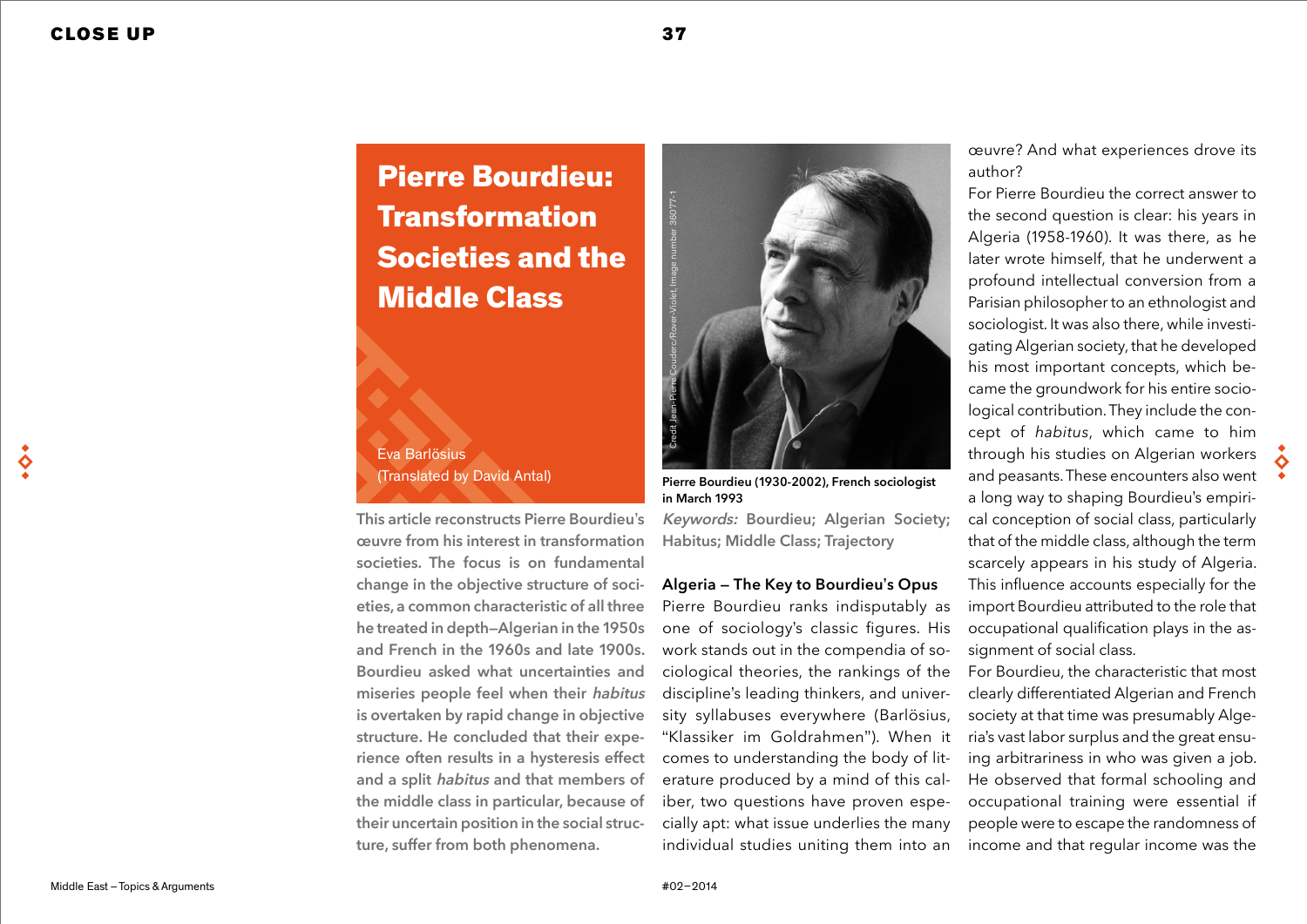♦

first step toward comprehending that the future is modifiable. The significance of occupation explains much of the reason that Bourdieu used it as the key category of social classification in his later empirical studies, such as *Distinction* and *The Weight of the World*.

Another important concept Bourdieu drew from his work on Algeria was life trajectory. Arguing that a livelihood must first be secured in order then to focus its activities consciously on the future, Bourdieu derived both his critique of a rational concept of action and his concept of a *life trajectory* based on meaningful interpretation. As he learned in Algeria, people cannot take considered action and try to shape the future rationally until they have a grip on the present (Bourdieu, "La Hantise du chômage").

Unlike the second question, the first one whether Bourdieu's complete opus is based on a question underlying all of his studies—cannot be answered so definitively. As with every great body of literature, Pierre Bourdieu's œuvre can be reconstructed from various questions. The fact that it can be understood from a new or different angle again and again ranks it among the classics. Sometimes the ensuing interpretations may seem overwrought. This impression is certainly not true of the perspective this paper takes on

Bourdieu's writings on transformation societies. He, himself, used that term to denote societies undergoing a profound transformation. He focused on the accompanying fundamental changes in socially created and legitimated behavioral dispositions—that is, on the challenges to habitus. Looking at the studies by Bourdieu in this light makes it apparent that each of the three societies he treated in depth was going through transformation and that this facet was precisely what piqued his interest. His studies on Algeria traced the transition from a largely precapitalist, peasant society to one forced into capitalism by colonialization (Bourdieu, *Outline*; *Algeria*). In *Distinction: A Social Critique of the Judgment of Taste*—his major analysis of French society of the 1960s—he showed that the typical middle class life trajectory, which guaranteed social ascendance via the educational system, had become fragile. Lastly, in *Weight of the World: Social Suffering in Contemporary Society*, his point was to illustrate the symptoms of misery that were caused by the dissolution of occupational and sociostructural modes of recruitment in the wake of the French government's turn to neoliberal economic policies.

In all three cases, Bourdieu described change in objective structures such as that in economic processes and government

institutions. However, he concentrated mainly on asking what uncertainties and miseries people feel when their habitus is overtaken by rapid change in objective structure. This experience may be due to their having landed in a social position so unlike their previous experience or expectations that their habitus does not fit the changed objective conditions in the new class of trajectories. Bourdieu called this phenomenon the *hysteresis effect*, meaning the inability to process and evaluate historical, but also individual, crises according to previously formed categories of perception, appreciation, and comprehension that are linked to one's social origins. Or, the experience may arise because people become caught in the maelstrom of occupational and sociostructural crises of reproduction, entrapment through which a future of certainty and security once promised by society is dragged into uncertainty and vulnerability. The result is inner tension—a cleft, or split, habitus (Bourdieu et al.). The dispositions, expectations, and self-demands rooted in it stem from the past and are incompatible with present social structures. What characterizes habitus, its harmonization with the social world without explicit harmony, is lost. In its stead contradictions and discrepancies open up and are reflected deep within the individual. They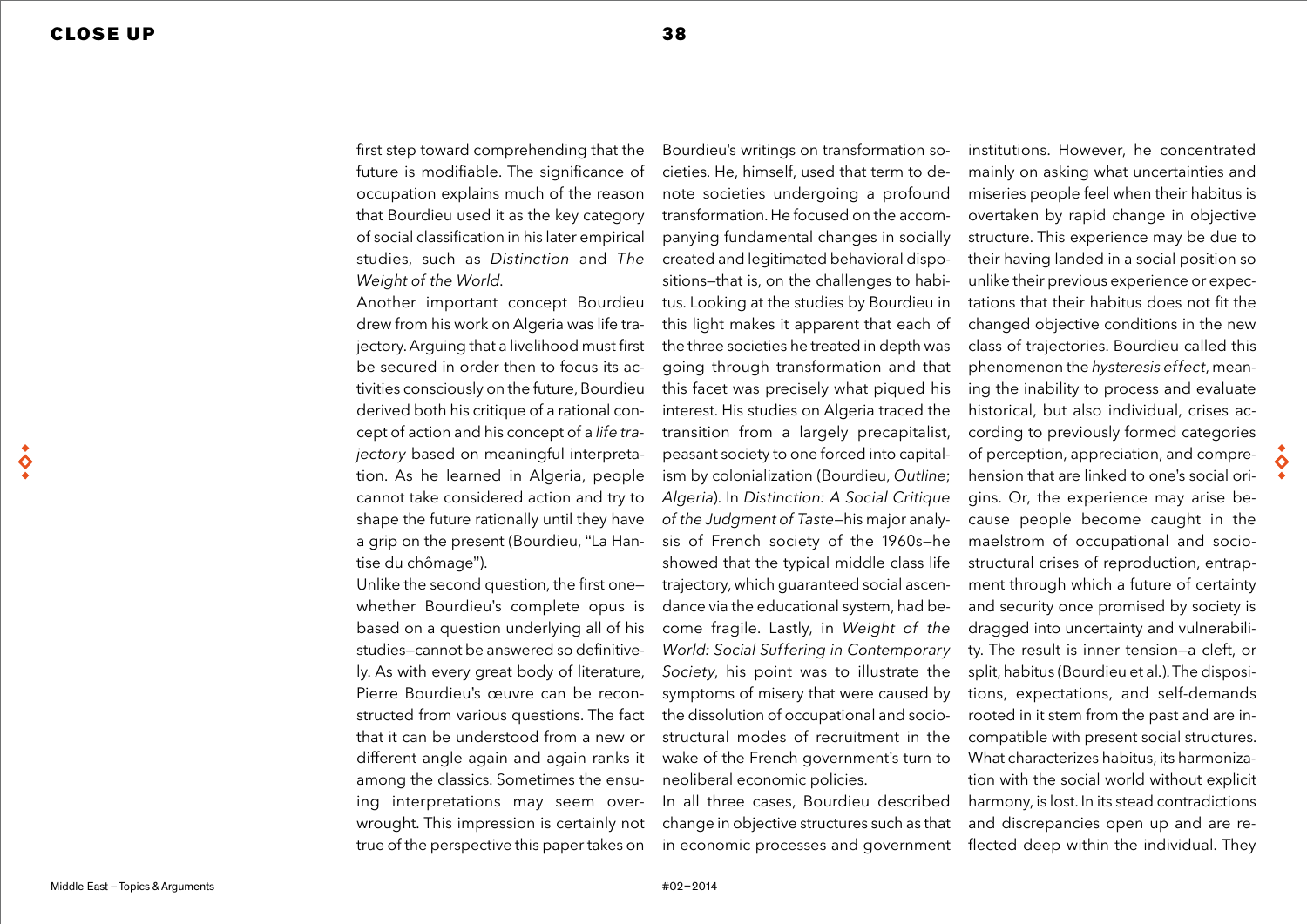$\breve{\mathbf{S}}$ 

are experienced as personal tragedies and not as what they are, namely, discontinuities and contradictions ensuing from changes in life trajectory, especially from social transformations.

#### Bourdieu's Life Trajectory

Such experiences were by no means unfamiliar to Bourdieu himself. He experienced and described his path in life as one determined by many different transformations. He could not foresee the consequences that the multiple changes had on his life trajectory, such as those from the countryside to the city, from a lower middle class background to intellectual circles, from philosophy (the most prestigious discipline) to sociology (which has the lowest scientific reputation in the academic hierarchy, as Bourdieu scoffed) (Jurt 11). They called upon him to distance himself socially and culturally from his origins, instilling him with a perpetual feeling of strangeness (Barlösius, *Pierre Bourdieu*). Despite Bourdieu's oft-stated reluctance to describe his course in life, in the end he finally did so. For many years he declined to write an autobiography because an enterprise like that would bring about the "biographical illusion" that the life trajectory follows a coherent line and that all the steps and turns are meaningfully interrelated. Everything

Bourdieu did in sociology, including his autobiographically conceived *Sketch for a Self-Analysis*, was aimed at dispelling such biographical illusions, which ignore the discontinuities and social contingencies in life as it is actually lived.

In that work he drew on his own sociological concepts to reflect on his intellectual development, particularly the road he traveled to sociology, through France's elite schools. Time and again he cited his experiences in Algeria as what blazed the trail for his understanding of the sociologist's trade. He spent the years from 1955 to 1960 there, first in military service, then as an assistant at the University of Algiers, where he began studying the peasant society of the Kabyle people. The work was foreign to him, both thematically and methodologically, for he had planned to write his dissertation in philosophy on the time structures of emotional life. What culminated from this was instead his writings on Algerian society, *Algeria 1960: The Disenchantment of the World*; *Le déracinement: la crise de l'agriculture traditionnelle en Algérie*, written with Abdelmalek Sayad; salient parts of his *Outline of a Theory of Practice*; and myriad essays. The peasant society in the Kabyle region

was not as alien to Bourdieu as one might expect. On the contrary, it proved to be familiar, for it reminded him of the rural society in which he had grown up. His father had come from the peasant milieu and worked as a postman in the secluded village of Béarn, which Pierre had left while still a schoolboy to go to boarding school in Pau, the nearest town. From there the young Bourdieu had gone to Paris to attend the preparatory class of the famous Lycée Louis le Grand and then eventually entered an elite institution of higher education, the École Normale Supérieure. He had experienced the long road from a small, solitary locality to the intellectual center of France not only as geographical distance but also, primarily, as a journey dissociating him from his own cultural and social origins. It was his Grand Tour into the intellectual and social unknown. He discovered that the Kabylie and his original homeland had much in common. He may have been an outsider to the peasants in the Kabylie, but they were not so to him. When he wrote about the uprooting of the Kabyle peasants, it was therefore from the viewpoint of what to him had become remote proximity. In retrospect, he said of these years that Algeria "enabled me to accept myself" (qtd. in Schultheis and Frisinghelli 48). The period in Algeria and his research on peasant society there helped him to come to terms with his feeling of strangeness in Parisian intellectual circles. It helped him complete his march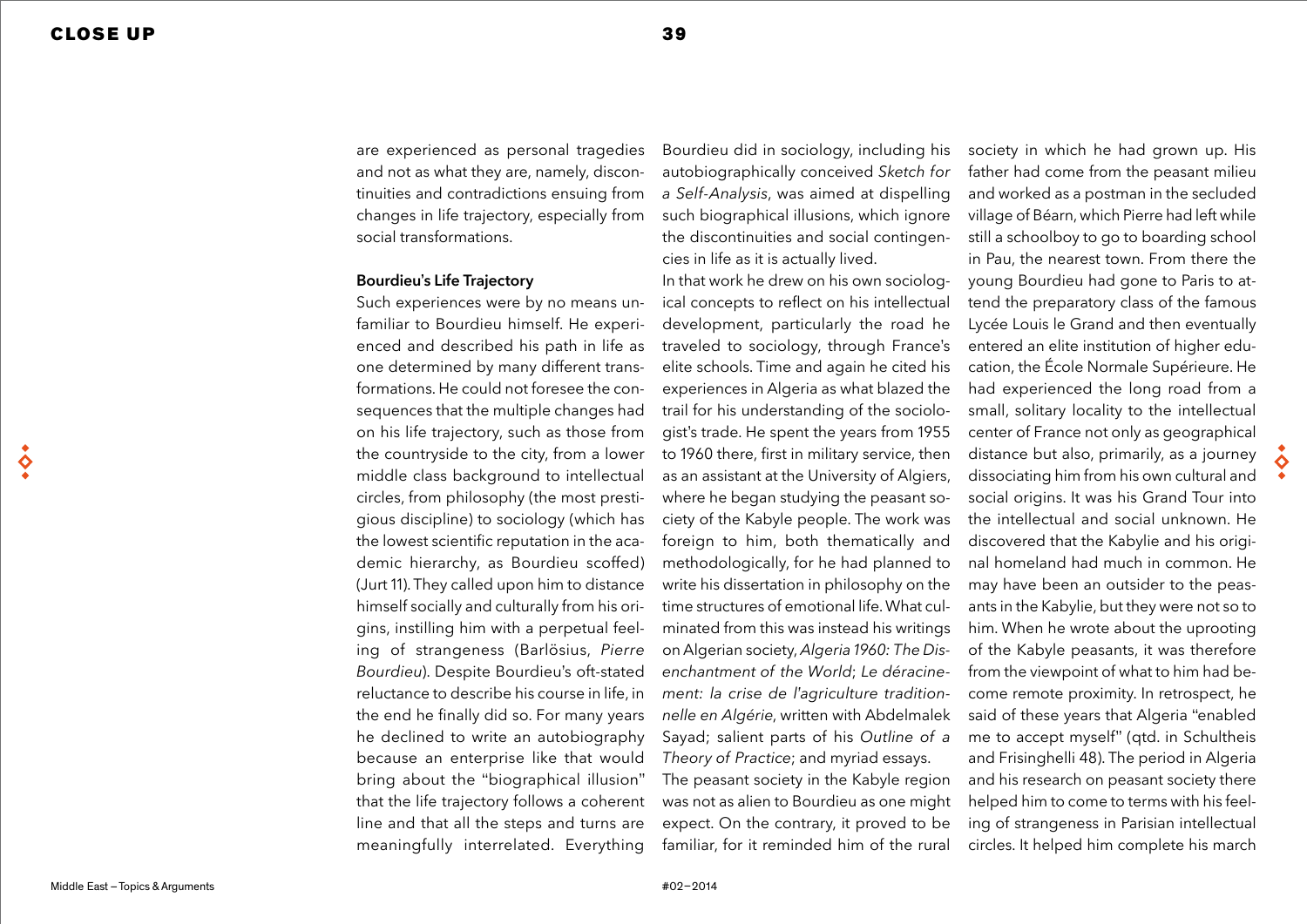through the elite French institutions successfully—from the École des Hautes Études en Sciences Sociales (EHESS) to the zenith, the Collège de France.

## Transformation of Precapitalist Peasant **Habitus**

Turning to the three transformation societies, I will now address change in economic structures. What contradictions and discrepancies does it create in habitus and how does it devalue and even destroy the life path and social position that society used to promise? The essays in *Algeria 1960* began with the more or less intact traditions of the precapitalist economy framing the rural milieu of peasants. In these studies, Bourdieu asked which transformations the rural milieu was exposed to by the capitalization of the economy, which was often brutally imposed by the colonial power. His sociological intention was to present examples demonstrating that economic structures and habitus do not change in the same rhythm, that behavioral dispositions by no means adapt automatically to a new economy, and that economic and social disparity are the reasons why.

In his work on the Algerian transformation, he was able to show the methodological and analytical power of the habitus concept empirically for the first time. He juxta-

posed it with the claim surrounding the concept of *homo economicus*. Bourdieu countered that economic practices do not derive from such a theoretically conceived ideal, that they are instead determined by "real man, who is made by the economy" and that this man practices "economic rationality" (Bourdieu, *Algeria* 2) consistent with his class condition. The concept of habitus is designed to illustrate precisely that stance.

[The] practices (both economic and non-economic) of each agent have as their common root the relation he objectively maintains, through the mediation of his habitus which is itself the product of a definite type of economic conditions, with the objective and collective future which defines his class situation. (2)

This quotation defines some of the hallmarks of the habitus concept, the principal ones of which I explicitly repeat because they often receive too little attention. Habitus does not determine the practices; it sets forth forms of practice but not specific action. It is the product of societal and economic structures and of a collective history—an understated aspect in the above quotation, which mentions only the collective future. An additional matter is the use of the habitus concept in sociology. Bourdieu repeat-

edly stresses that he is concerned with a methodological use of habitus as a mediating concept. Methodologically, habitus "enables us to get beyond the abstract oppositions between the subjective and objective, the conscious and the unconscious" (92). In other words, sociology need not remain theoretically stuck in these oppositions; it can empirically study how they interact in social practice (Barlösius, *Pierre Bourdieu* 45-76).

Transition to a capitalist, urbane world requires a sweeping transformation of precapitalist peasant habitus. It is not just the economic practices that have to change, as presumed in the concept of homo economicus, but the noneconomic ones as well. That shift calls for a change in the schemes of perception, appreciation, and comprehension rooted in habitus. They include "amicable agreement," the only convention acknowledged by the peasant world's "ethic of honour" and the only one based on "good faith" (Bourdieu, *Algeria* 14). It proves absurd if measured by the yardstick of economic rationality. The schemes also encompass notions of the future that require practices based on cyclical time to yield to practices that assert a future constructed by calculation (8). Whereas production by the peasants is keyed to the farming year, which informs their understanding of time and the fu-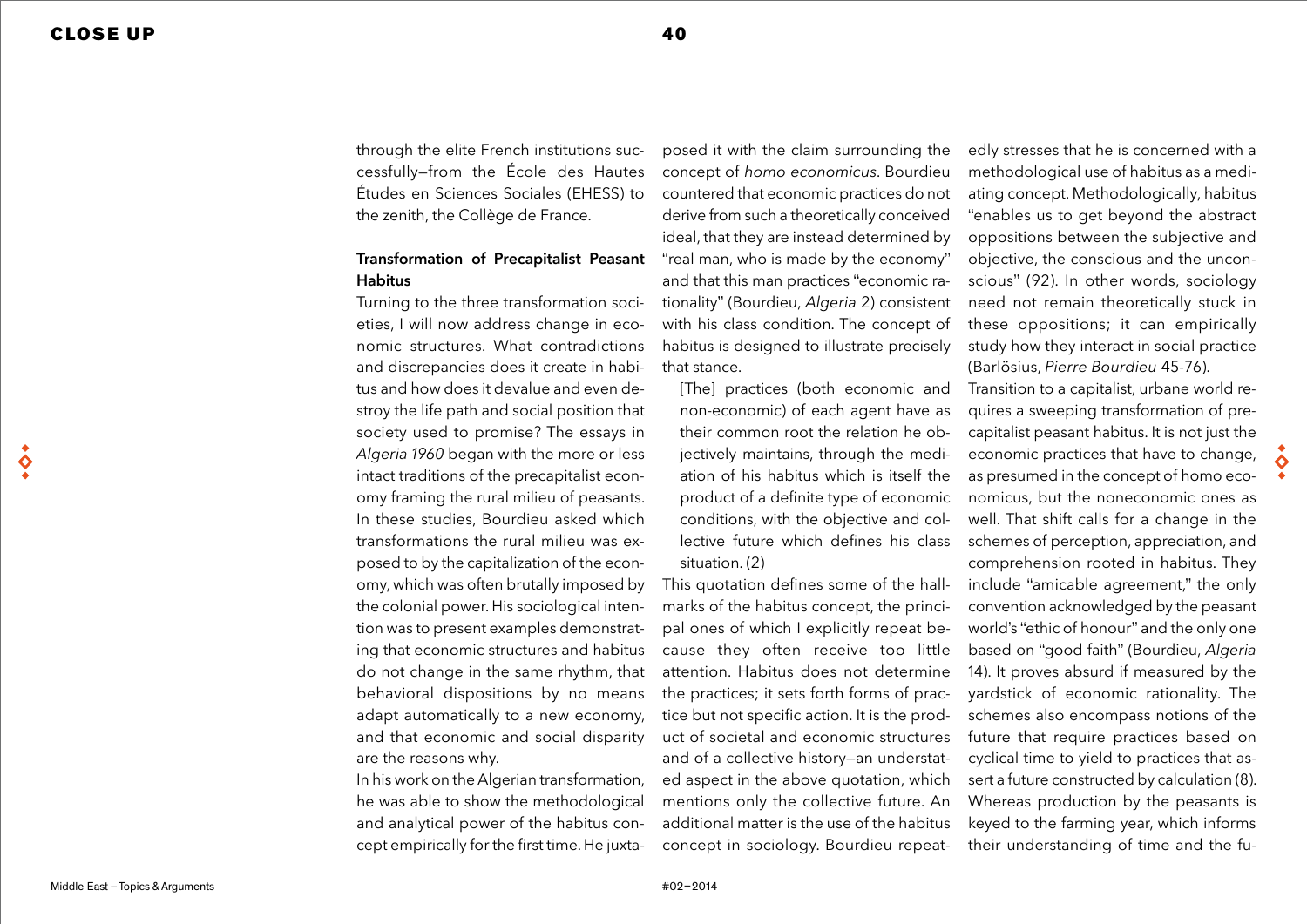ture, the capitalist economy is marked by a "much longer production cycle" and "presupposes the constitution of a mediated abstract future, with rational calculation to make up for the absence of an intuitive grasp of the process as a whole" (10). If amicable agreement or notions of cyclical time continue—for they are habituated and highly valued—a hysteresis effect will arise as the new economic processes overtake traditional habitus.

A person cannot deliberately decide to dispense with the schemes of perception, appreciation, and comprehension that are rooted in habitus. Nor can a person exchange them for others that are adapted to the code of the capitalist economy and, in particular, for those that permit longterm planning of the future. It was imperative to Bourdieu that his studies of Algerian transformation society were able to document empirically that actors beneath a certain level of economic security are unable to respond by embracing the future and projecting their life trajectory into it. To do so, they must have job security and at least a minimal level of regular income. Because most of the people he observed lacked these two essentials, they slipped into a split habitus. They learned that their practiced mode of social and economic reproduction was no longer in step with the times. But their class situation made it

impossible for them to appropriate a fitting mode of action, which necessitates investment in formal schooling, occupational training and, hence, time. That investment constitutes the core feature of the habitus that characterizes the emerging middle class in Algerian society. This attribute leads to the next transformation society, France in the 1960s.

#### Middle Class Life Trajectory

In *Distinction,* Bourdieu also studied the question of what the consequences are when an enormous discrepancy grows between past and the present conditions of existence, or, which amounts to the same thing, between a social trajectory and the modal (typical) trajectory for the group in question. He focused on the protection that afforded the sociostructural reproduction of the middle class. Its members place great importance on the educational system because they acquire from it the cultural capital that gives them access to the occupations that safeguard the sociostructural positioning of their class.

The repeated mention of the middle class in the previous passages invites explanation of what Bourdieu takes social class to mean and why he finds the concept so significant. To him it is above all a product of social struggle against inequalities and injustices (Bourdieu, "Social Space and the

Genesis of Groups"). He carries this contested social past within him at all times. Discussion of whether and how sociologists are to apply the concept therefore always has a political quality (Bourdieu, *The Social Structures*). By describing a social relationship, the term social class ensures that the relational nature of social reality is ever present in the mind—an advantage for sociology. That presence, according to Bourdieu, is precisely what recommends its use in the discipline. One of his basic assumptions is that "the real is relational," so "one must think relationally" (Bourdieu and Wacquant 228). Social class indicates a sociostructural position relative to other positions and thereby determines relational place within it.

However, the fixed association of social class with social struggle also complicates things for sociologists. They must beware of building on preconceived assumptions about the social world. Bourdieu avoids the problem by distinguishing empirically between "objective" ("theoretical" or "logical") social classes and "real" social classes. The objective social classes are "the set of agents who are placed in homogeneous conditions of existence imposing homogeneous conditionings and producing homogeneous systems of dispositions capable of generating similar practices" (Bourdieu, *Distinction* 95). The real social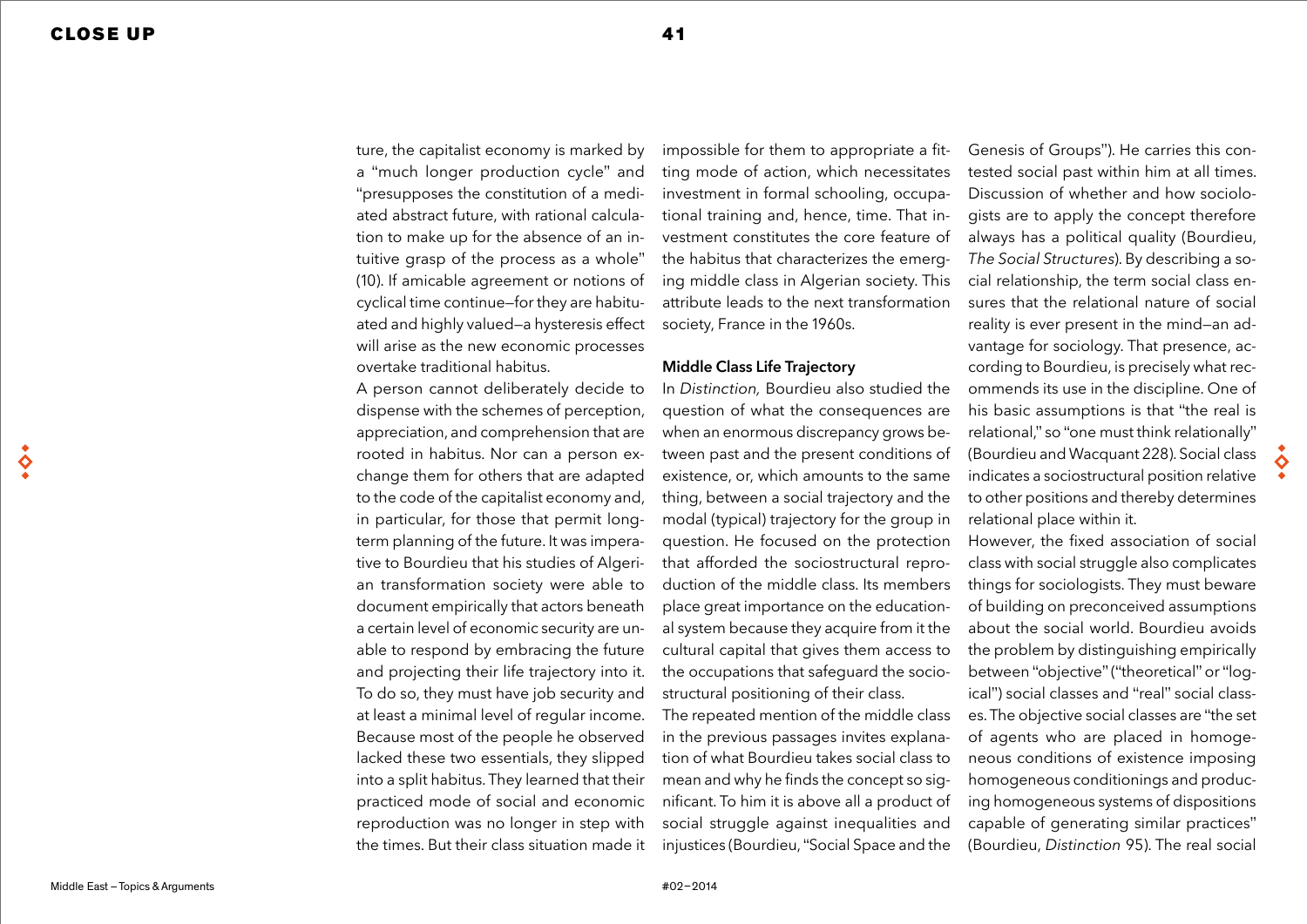classes are relationally "defined by the mutual exclusion, or distinction, of [social] positions" (Bourdieu, *Pascalian Meditations* 135), for the sociostructural positioning follows from it, with occupation playing a highly prominent role.

In *Distinction* (1984) Bourdieu underlines that "the modal trajectory is an integral part of the system of factors constituting the class" (104). Trajectory is understood to mean more than just the temporal sequence of phases in life. In particular, it also contains the idea that a person has a notion of his or her own position in the social world, that is, the position that one strives to achieve for oneself and that seems to be promised by society if one meets the corresponding requirements. For the middle class of postwar French society, these requirements consisted, as previously mentioned, of investing in education and acquiring educational degrees in order to strive for an occupational position commensurate with membership in the middle class. But in the 1950s and 1960s the country's once sociostructurally closed educational institutions were opened not only to members of the middle class but increasingly also to the working class and the peasant milieu. The change resulted in the inflation and, ultimately, a devaluation of educational degrees. Describing this process, Bourdieu commented that "the

dialectic of devaluation and compensation thus tends to feed upon itself" ("Social Space and the Genesis of Groups" 129). It takes time to develop a habitual grasp of the sociostructural impacts that the devaluation of educational degrees has on a person's envisioned life trajectory. The habitus of the middle class, characterized as it is by reliance on educational capital as the mode of reproduction, encouraged the members of those classes to cling to outmoded educational paths. They did, thus producing a hysteresis effect. The habitus of the middle class preprogrammed them to see themselves as a generation cheated of its future (Bourdieu, *Distinction* 139).

#### Symptoms of Misery

In *The Weight of the World: Social Suffering in Contemporary Society*—the third transformation society—Bourdieu and his research group inquired into the discontinuities and contradictions caused by the neoliberal invasion. *The Weight of the World* presents a number of biographies, primarily from members of the middle class who, because of changes in economic structure and the realignment and dismantling of government institutions, had fallen upon hard times that they could perceive and describe only as misery. As with the work Bourdieu had done on the other two transformation societies, his study of

neoliberalism was less about material distress than about the misery that grows from being thrown into a life trajectory that triggers massive contradictions in habitus. These analyses were similar in another way as well: It was important to Bourdieu to emphasize that misery is subjectively perceived inferiority, just as material need is real and deep. Because this sociostructurally relative misery is anything but absolute poverty, it cannot be qualified; compared to people's justified expectations of their life, it is disillusioning and ends in bitterness. These symptoms of misery originate in the objective contradictions that were embedded in the structures of the labor market, the public education system, social and integration policy, and many other areas in the course of the neoliberal turn. They produce incompatibilities between the mandate of institutions and the resources that the government provides to meet it. When the state's objectives are thwarted,

however, the actors employed in the institutions—usually members of the middle class—feel the failure to be their own. This response of government employees leads to a growing conflict within them, from this they find themselves straddling two systems of demand and representation. At work, in schools, in suburbs, and in social work, they are confronted with daily exi-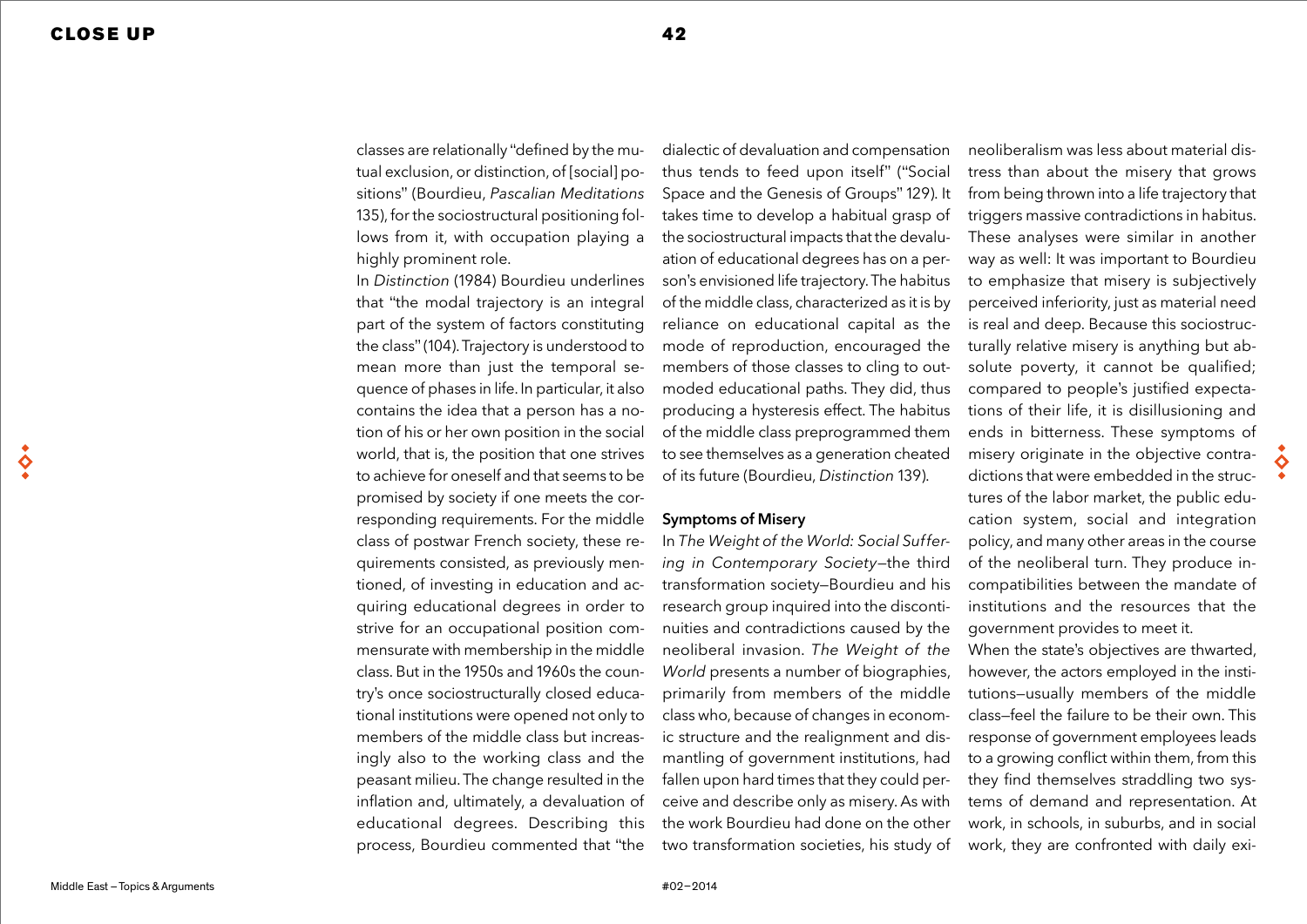#### Eva Barlösius

 $\Diamond$ 

is Professor of Sociology with a focus on social inequality and social structural analysis at the Leibniz University of Hanover. For several years she has been working on and with Bourdieu's theory of habitus and social space. Her current research interests include the sociology of food, social science studies and the sociological conception of public services and infrastructure. She is the coordinator of the Master's Program on "Science and Society" at the Leibniz University.

email: e.barloesius@ish.uni-hannover.de

gencies compelling action and intervention for which they have neither the resources nor the instruments. They are therefore bound to fail in their effort to meet the state's responsibility. At the same time, these employees are representatives of the state, are perceived as such, and thus stand locally for the power that is held responsible for the misery. They have to unite both dimensions in their person, an objectively impossible feat. "What could really change the situation [they are] being asked to change does not depend on [them], whereas what does depend on [them] cannot really change anything" (Bourdieu et al. 190). This paradox is not addressed in society; rather, it is displaced into their job. It is thereby subjectified, that is, internalized deep inside their person. They must cope with "the lie of the institution," (424) and therein lies the root of their misery.

# Middle Class: Hysteresis Effect and Split Habitus

In all three transformation societies habitus is being overtaken by the structural processes of change. The actors are doing everything correctly according to their habitus. They are observing their honor code, investing in their education, and going about their assigned occupational tasks responsibly. Nevertheless, their situation is tough. What they have in common

is that they experience their failure per-  $\rightarrow$ sonally and that it is not possible for them to make sense of it in terms of what lies behind it: economic structural change combined with a devaluation of their past life trajectory and what used to be their socially and economically protected and respectable position within the social structure. In the three transformation societies that Bourdieu studied, it is presumably no coincidence that members of the middle class are the ones suffering most from the hysteresis effect and split habitus. The middle class is that social class consisting of "grey areas, ambiguously located in the social structure, inhabited by individuals whose trajectories are extremely scattered" (Bourdieu, *Distinction* 106). Yet it is often also the one from which the groups driving processes of social change are recruited. Its sociostructural position may be well provided for, but in the web of class structure, the middle class is forever embattled and under constant pressure to prove its legitimacy. For the struggle over social recognition and symbolic capital rages with particular intensity at the center of society—the place of incessant change, continual differentiation, and pronounced aspirations for distinction.